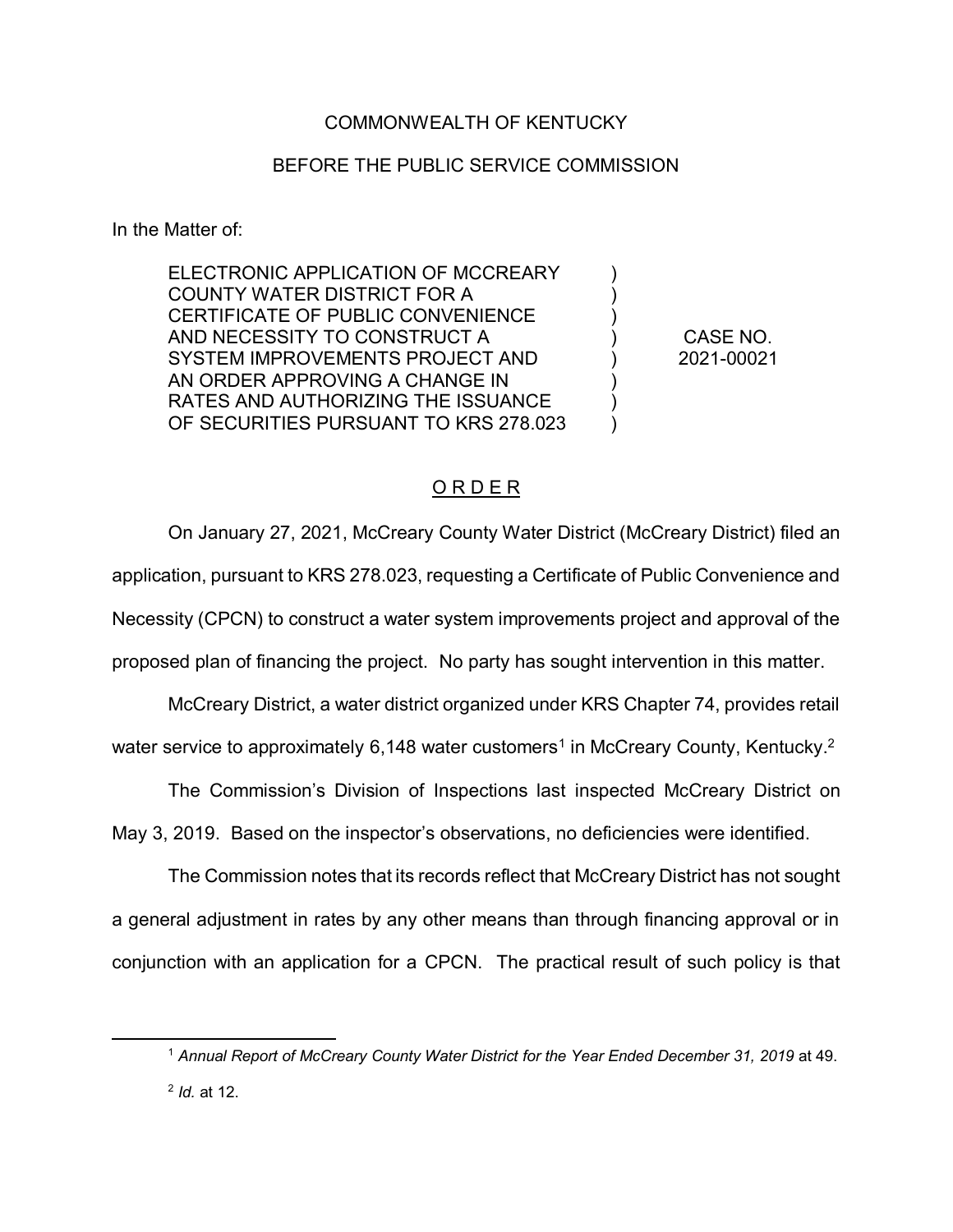McCreary District has managed to avoid Commission review of its financial records and operational structure for more than 40 years. While McCreary District has increased its rates as part of financing cases through the United States Department of Agriculture Rural Development (RD), the Commission's review of records in a RD financing case is limited and very different from the comprehensive review of a utility's total financial stability and operational viability that takes place in a traditional rate adjustment case or an alternative rate adjustment.

In the present case, McCreary District has submitted its application pursuant to KRS 278.023. The Commission is required, pursuant to KRS 278.023, to accept agreements between water utilities and the United States Department of Agriculture, Rural Development (USDA/RD), regarding construction projects, and to issue the necessary orders to implement the terms of such agreements no later than 30 days after filing the application with the Commission. KRS 278.023 does not grant the Commission any discretionary authority to modify or reject any portion of the agreement between the USDA/RD and McCreary District or to defer the issuance of all necessary orders to implement the terms of that agreement. It further denies the Commission any authority to reject an application when the evidence of record indicates that a water utility's proposed construction will result in the wasteful duplication of facilities, result in an excessive investment, or its proposed rates are unfair, unjust or unreasonable. The Commission, therefore, is not able to review this application using the same standards that are used for applications that are not filed pursuant to KRS 278.023.

The Commission's review of records in a financing case, filed pursuant to KRS 278.023, is limited and very different from the comprehensive review of a utility's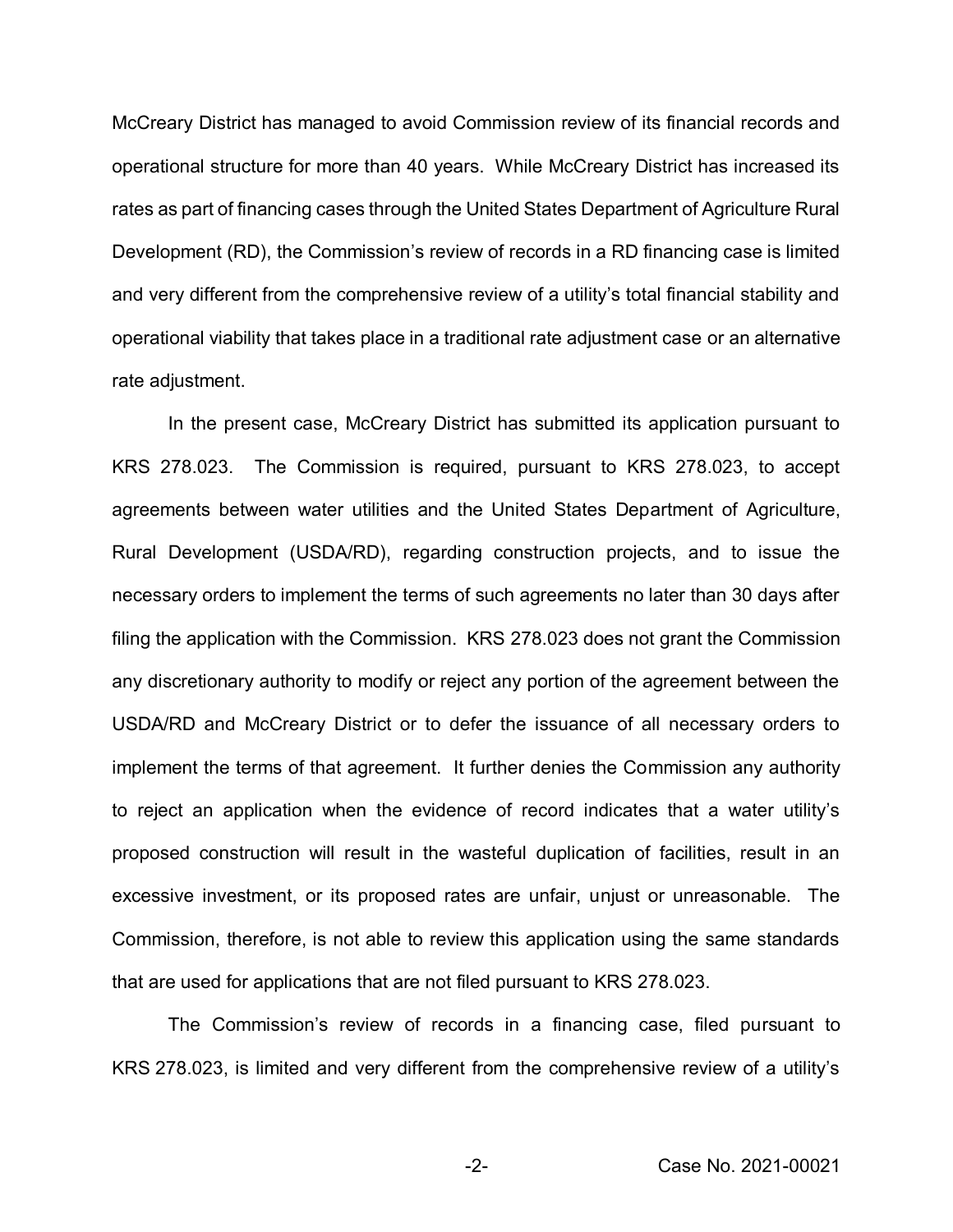total financial stability and operational viability that takes place in a traditional rate adjustment case or an alternative rate adjustment. The Commission recently noted that some utilities file applications to increase rates pursuant to KRS 278.023 to intentionally avoid a review of its financial records. $3$  A key general recommendation that resulted from the investigation in Commission Case No. 2019-00041 was that water utilities should monitor the sufficiency of their base rates closely and, in general, apply for base rate adjustments on a more frequent basis.<sup>4</sup> Pursuant to this recommendation, in Case No. 2020-00151, <sup>5</sup> the Commission ordered McCreary District to file an application for a general rate adjustment pursuant to 807 KAR 5:001, Section 16, or an application for an alternative rate adjustment pursuant to 807 KAR 5:076 by June 26, 2021, to ensure its revenue is sufficient to support adequate and reliable service.6

Based on the above review and pursuant to the Order entered in Case No. 2020- 00151, the Commission finds that McCreary District should still file an application for a general rate adjustment pursuant to KRS 278.190 and 807 KAR 5:001, Section 16, or an application for an alternative rate adjustment pursuant to 807 KAR 5:076 by June 26, 2021.

 $4$  *Id.* 

 $\overline{a}$ <sup>3</sup> *See* Case No. 2019-00041, *Electronic Investigation into Excessive Water Loss by Kentucky's Jurisdictional Water Utilities* (Ky. PSC Nov. 22, 2019).

<sup>5</sup> Case No. 2020-00151, *Electronic Application of the McCreary County Water District to Issue Securities in the Approximate Principal Amount of \$1,702,000 for the Purpose of Refunding Certain Outstanding Obligations of the District and Refinancing of a Short Term Obligation Pursuant to the Provisions of KRS 278.300 AND 807 KAR 5:001* (Ky. PSC June 26, 2020).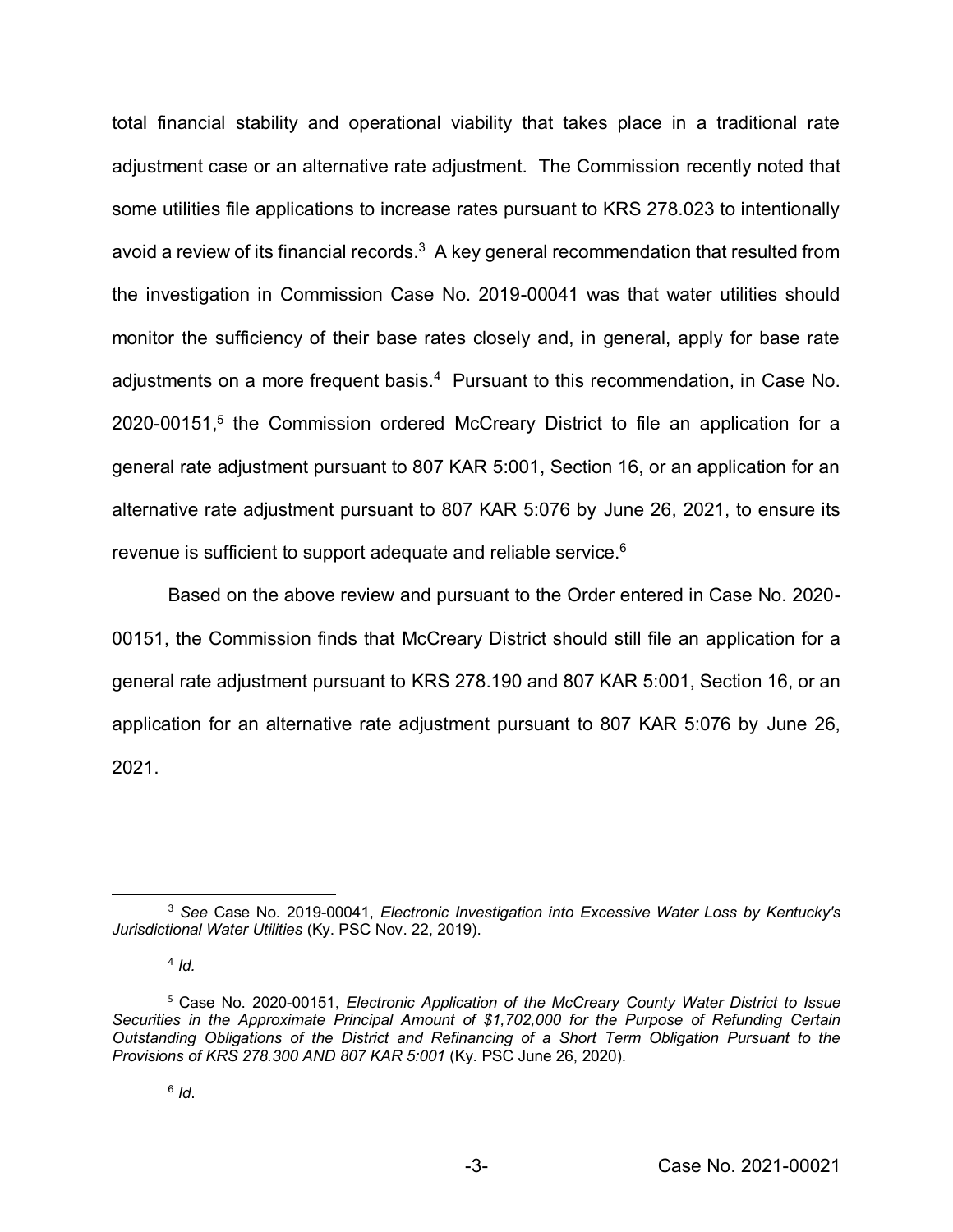The proposed project consists of replacement of approximately 30,785 linear feet of waterline on Marsh Creek Road along the corridor from US 27 to KY 92.<sup>7</sup> The existing waterlines along this corridor date back to the 1960s, consist of 2-inch, 3-inch and 4-inch waterlines, and are prone to frequent breaks.<sup>8</sup> The corridor has an extreme elevation change from 1,430  $+/-$  on the west end near US 27 to 1,050  $+/-$  on the east end at KY 92. McCreary District states that from the Strunk storage tank overflow elevation of 1,588, static pressure of over 230 psi exists in some areas at lower elevations, and when leaks at this pressure occur on the existing 2-inch waterline, a large pressure drop occurs and leave the residents at the higher elevation with very low pressure if any at times.<sup>9</sup>

McCreary District also points out the proposed waterline will serve as a transmission main moving water further to the east to the existing New Liberty storage tank and continuing to the Whitley County Water District (Whitley District), one of McCreary District's wholesale customers.<sup>10</sup> McCreary District states that customers on the west end of Whitley District have been low or without water on occasion due to line breaks on the undersized, unreliable existing waterlines from which McCreary feeds them. 11 Ultimately, McCreary District proposes this project will ensure more of its customers will have safe and reliable water service; fire protection flowrates will be made available to a part of the county where it does not currently exist; and allow McCreary

<sup>8</sup> *Id*.

 $\overline{\phantom{a}}$ 

<sup>9</sup> *Id*.

- <sup>10</sup> *Id*.
- $11$  *Id.*

<sup>7</sup> Application, Exhibit A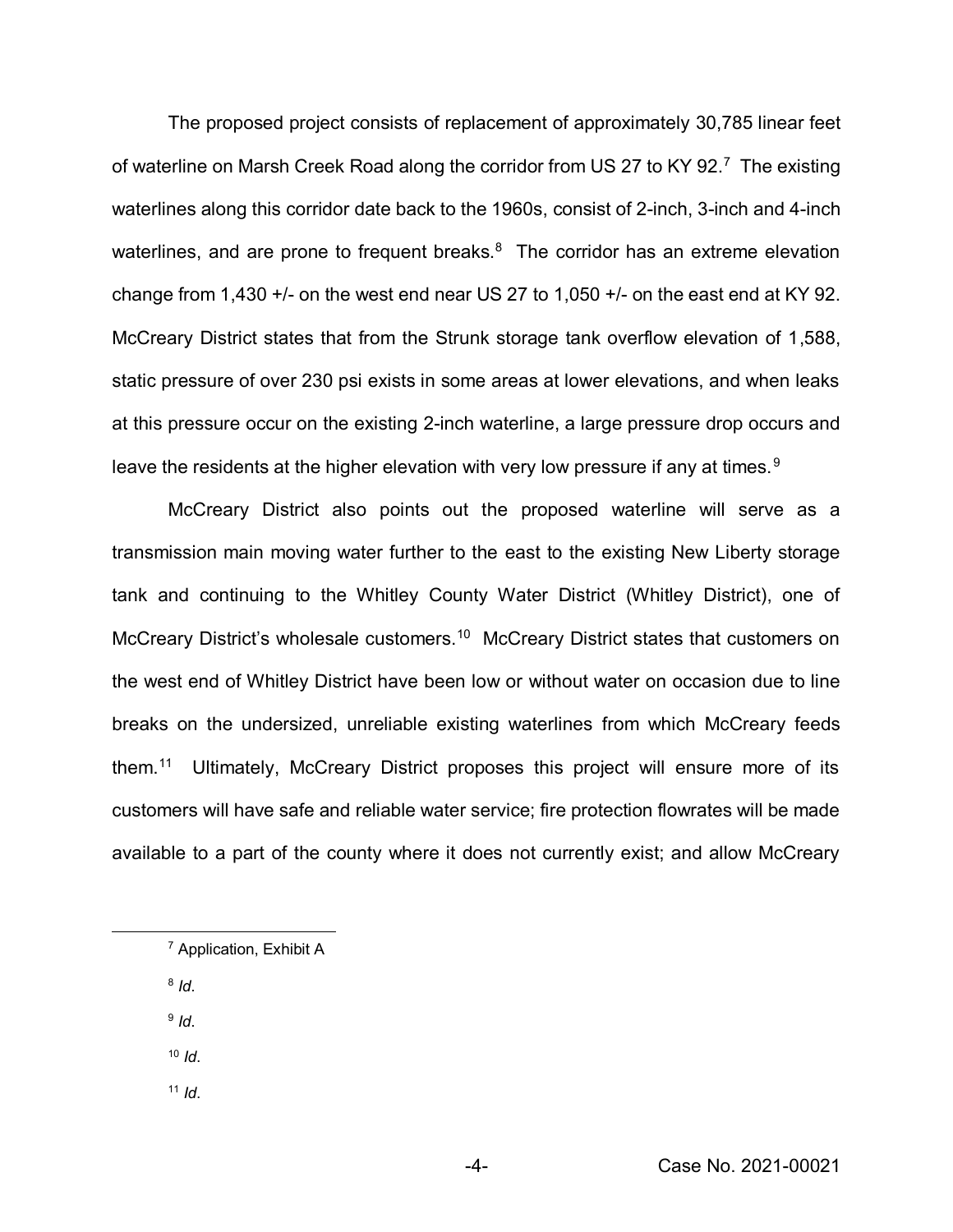District to grow and expand its water distribution system in the Marsh Creek area without adding any stress to the system.<sup>12</sup>

The total estimated cost of the proposed project, including but not limited to legal expenses, land and rights, engineering, construction, and contingencies, is approximately \$1,444,710.<sup>13</sup> McCreary District proposes to finance the \$1,444,710 cost of the project through the issuance of \$542,000 of its Water System Revenue Bonds, a USDA/RD grant of \$180,710, and a Community Development Block Grant of \$722,000*. 14* McCreary District has a commitment from USDA/RD to purchase the \$542,000 in bonds maturing over a 40 years, at an interest rate not to exceed 1.875 percent per annum.<sup>15</sup>

The proposed rates contained in the application are the minimum rates and charges required under the agreement with USDA/RD. McCreary District's proposed rates meet the total revenue requirements recommended in the engineering reports.The monthly bill of an average residential water customer who uses  $2,000$  gallons<sup>16</sup> will increase from \$21.98 to \$22.50, an increase of \$0.52 or approximately 2.4 percent.

IT IS THEREFORE ORDERED that:

- 1. McCreary District is granted a CPCN for the proposed project as submitted.
- 2. McCreary District's proposed plan of financing is approved.

 $\overline{a}$ 

<sup>12</sup> Final Engineering Report at 9.

<sup>13</sup> Final Engineering Report, Appendix D*.*

<sup>14</sup> Application at 1–2.

<sup>15</sup> *Id*.

<sup>&</sup>lt;sup>16</sup> Affidavit of Publication and Tear Sheet (filed Feb. 2, 2021) (Average Usage for a Water Customer with a 5/8- x 3/4-Inch Meter).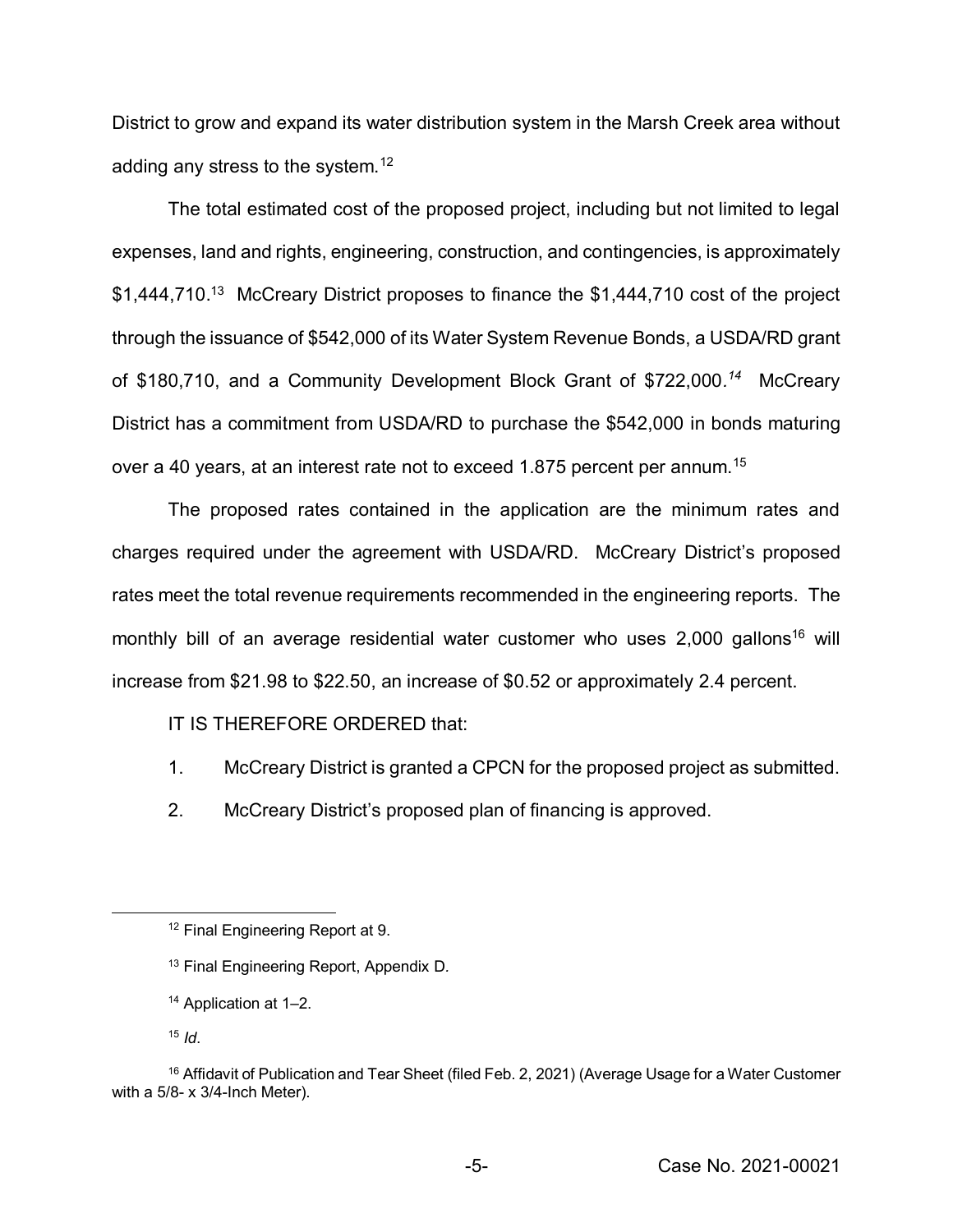3. McCreary District is authorized to issue \$542,000 of its Water System Revenue Bonds in the amount of \$542,000 maturing over 40 years at an interest rate not to exceed 1.875 percent per annum.

4. The proceeds from the issuance of the Water System Revenue Bonds shall be used only for the purposes specified in McCreary District's application.

5. McCreary District is authorized to obtain a grant in the amount of \$180,710 from USDA/RD.

6. McCreary District is authorized to obtain a Community Development Block grant in the amount of \$722,000.

7. McCreary District shall obtain approval from the Commission prior to performing any additional construction not expressly authorized by this Order.

8. McCreary District shall file with the Commission documentation of the total costs of this project, including the cost of construction and all other capitalized costs (e.g., engineering, legal, and administrative), within 60 days of the date that construction is substantially completed. Construction costs shall be classified into appropriate plant accounts in accordance with the Uniform System of Accounts for water utilities prescribed by the Commission.

9. McCreary District shall file a copy of the "as-built" drawings and a certified statement from the engineer that the construction has been satisfactorily completed in accordance with the contract plans and specifications within 60 days of substantial completion of the construction certified herein.

10. McCreary District shall require the construction to be inspected under the general supervision of a professional engineer with a Kentucky registration in civil or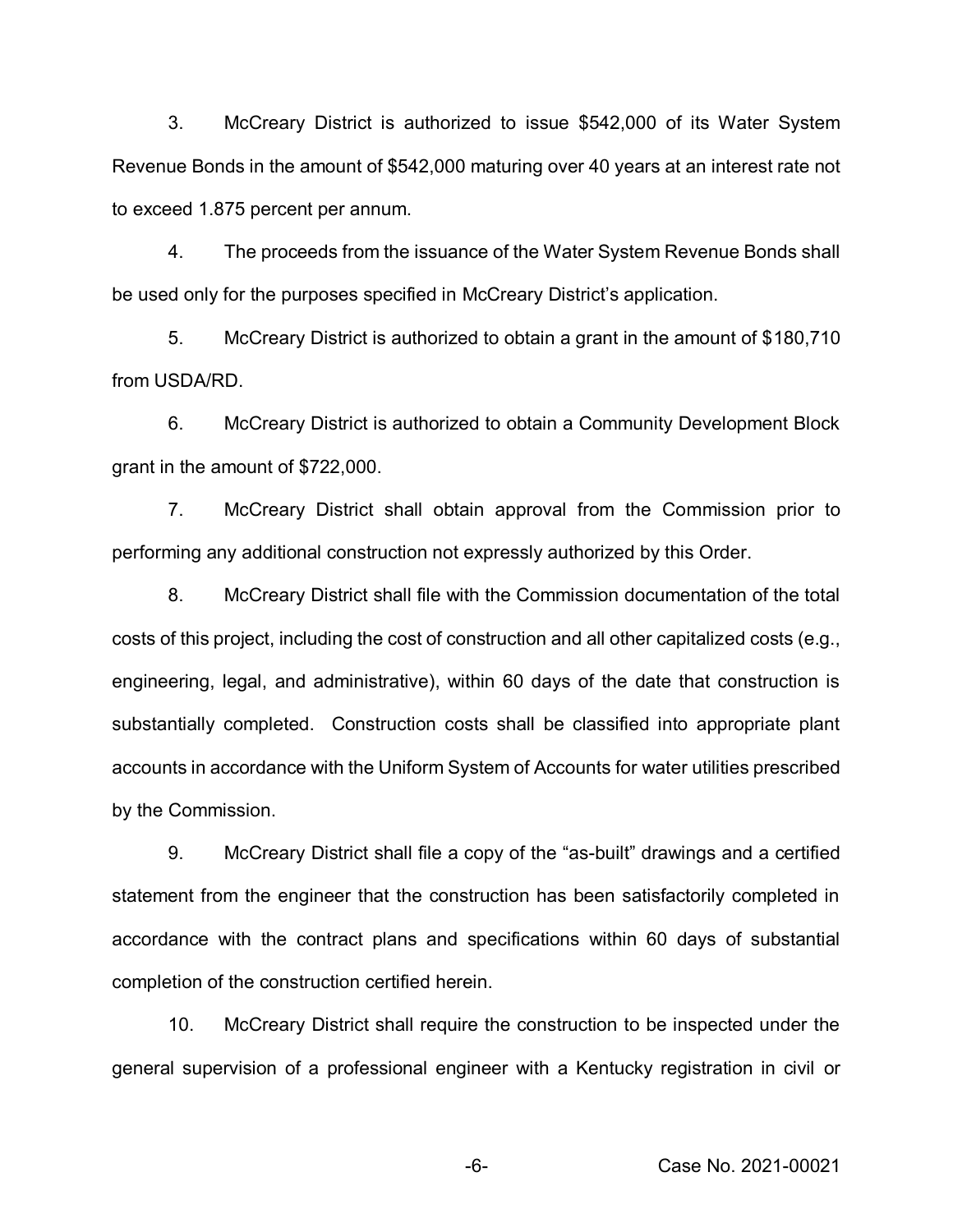mechanical engineering to ensure that the construction work is done in accordance with the contract drawings and specifications and in conformance with the best practices of the construction trades involved in the project.

11. McCreary District shall notify the Commission in writing one week prior to the actual start of construction and at the 50 percent completion point.

12. Any documents filed in the future pursuant to ordering paragraphs 8, 9, and 11 of this Order shall reference this case number and shall be retained in the utility's postcase correspondence file.

13. The Executive Director is delegated authority to grant reasonable extensions of time for filing of any documents required by this Order upon McCreary District's showing of good cause for such extension.

14. The rates set forth in the Appendix to this Order are approved for service that McCreary District renders on and after the date of this Order.

15. Within 20 days of the date of this Order, McCreary District shall file revised tariff sheets with the Commission, using the Commission's electronic Tariff Filing System, containing the rates set forth in the Appendix to this Order.

16. McCreary District shall file an application for a general rate adjustment pursuant to 807 KAR 5:001, Section 16, or an application for an alternative rate adjustment pursuant to 807 KAR 5:076 by June 26, 2021.

Nothing contained herein shall be deemed a warranty of the Commonwealth of Kentucky, or any agency thereof, of the financing, herein approved.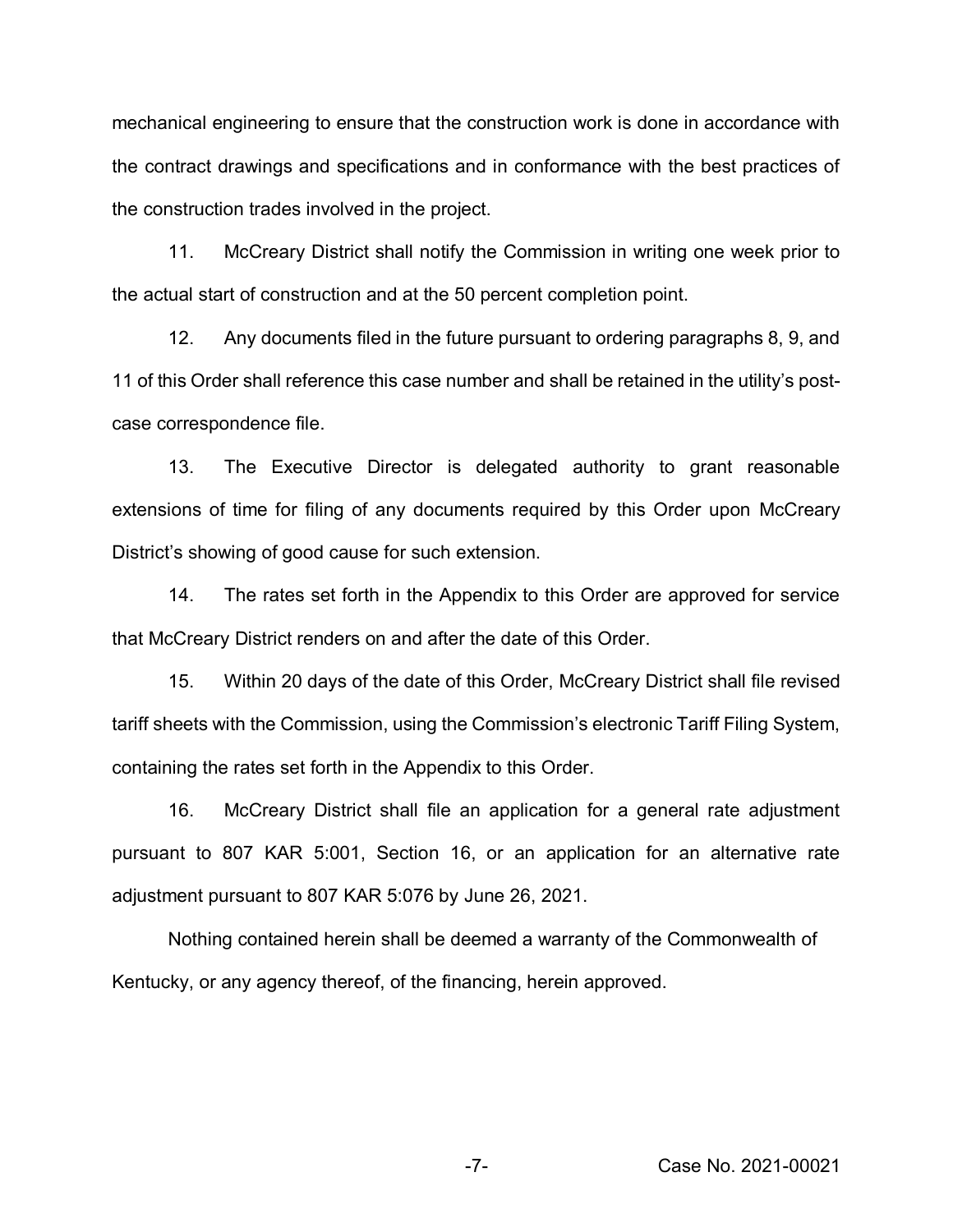By the Commission



ATTEST:

 $^{\prime}$  friderell

Executive Director

Case No. 2021-00021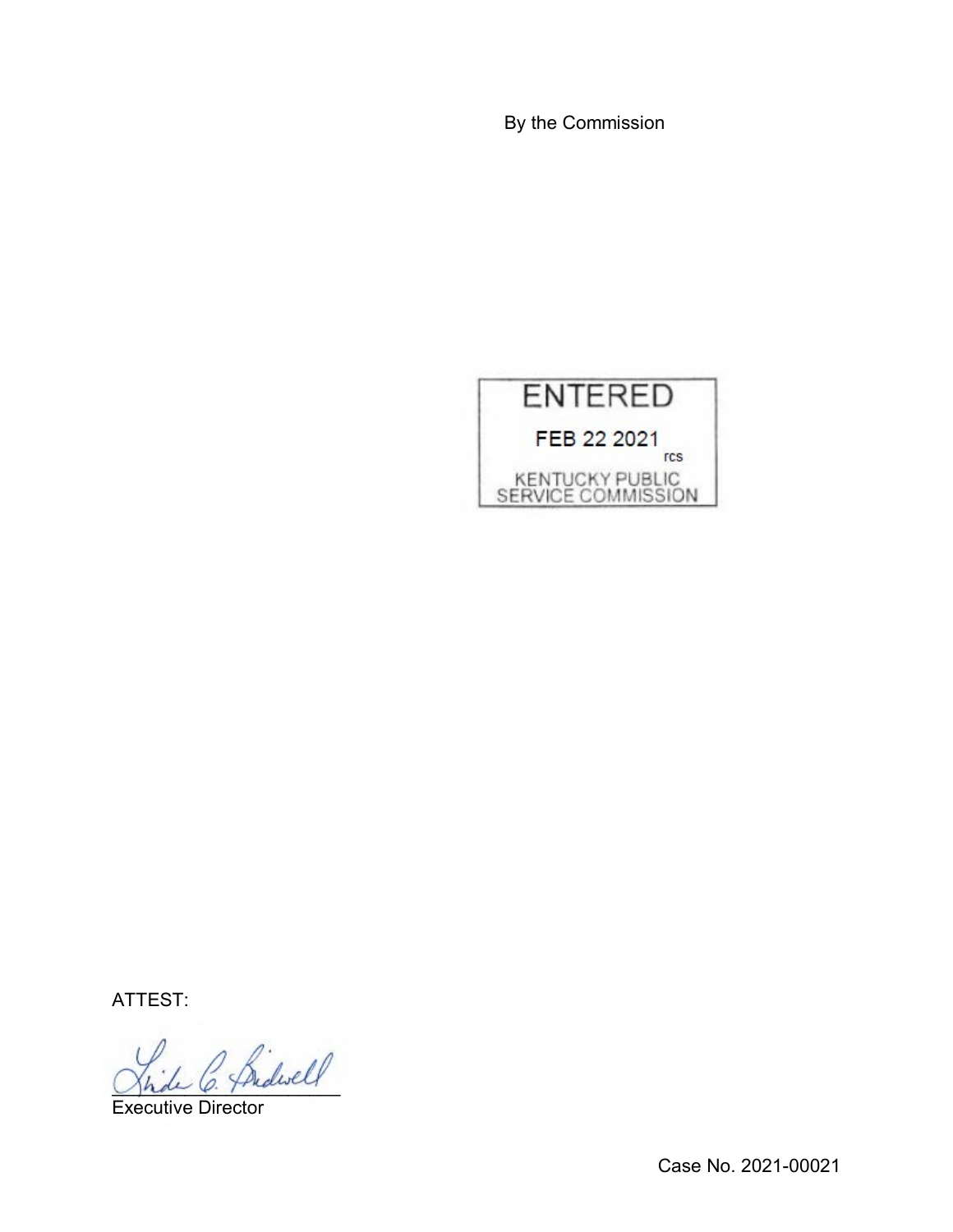## APPENDIX

# APPENDIX TO AN ORDER OF THE KENTUCKY PUBLIC SERVICE COMMISSION IN CASE NO. 2021-00021 DATED FEB 22 2021

The following rates and charges are prescribed for the customers in the area served by McCreary County Water District. All other rates and charges not specifically mentioned herein shall remain the same as those in effect under the authority of the Commission prior to the effective date of this Order.

#### **Monthly Water Rates**

| <b>Residential &amp; Non-Residential</b> |                          |
|------------------------------------------|--------------------------|
| 2,000 Gallons<br>First                   | \$22.50 Minimum Bill     |
| 2,000 Gallons<br>Over                    | 0.00925 Per Gallon       |
|                                          |                          |
| <b>Federal Correctional Facility</b>     |                          |
| First 1,950,000 Gallons                  | \$14,215.50 Minimum Bill |
| Over 1,950,000 Gallons                   | 0.00729 Per Gallon       |
|                                          |                          |
|                                          |                          |
| <b>Cumberland Falls State Park</b>       |                          |
| 600,000 Gallons<br>First                 | \$4,374.00 Minimum Bill  |
| 600,000 Gallons<br>Over                  | 0.00729 Per Gallon       |
|                                          |                          |
| Fibrotex USA                             | 0.00729 Per Gallon       |
|                                          |                          |
| Pine Knot Job Center                     | 0.00729 Per Gallon       |
|                                          |                          |
| <b>McCreary County Housing Authority</b> | 0.00729 Per Gallon       |
|                                          |                          |
| City of Oneida, TN                       | 0.00729 Per Gallon       |
|                                          |                          |
| <b>Whitley County Water District</b>     | 0.00729 Per Gallon       |
|                                          |                          |